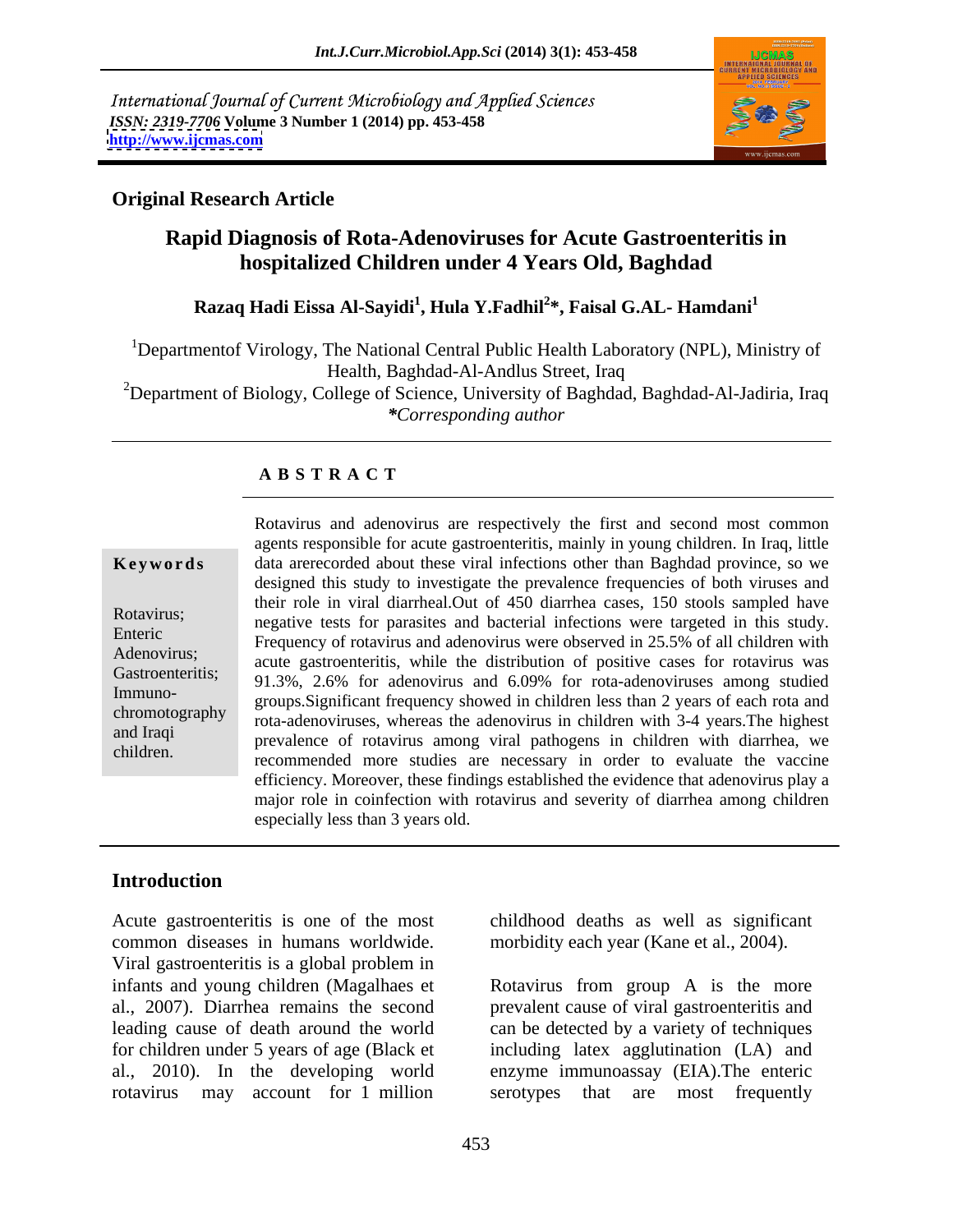associated with gastroenteritis caused by Out of 450 diarrhea cases, 150 stools adenovirus are 40 and 41, which belong to sampled have negative tests for parasites subgenus A and serotypes 1, 2,5, and 6 of and bacterial infections were targeted in subgenus C have been involved in the this study. The clinical history, socio etiology of acute diarrhea (Baum demographic characteristics, physical 2000).Adenoviruses are second only to examination and laboratory tests were rotavirus as the most important causative recorded. Stool samples were collected agents of acute infantile gastroenteritis between Januarys to March 2013and (Zlateva et al., 2005).

The main symptoms of rotavirus **Identification of Rota and Adenoviruses** gastroenteritis (RVGE) are fever; abdominal pain, lethargy; diarrhea and Immuno-chromatography test (ICT) was vomiting that may lead to hypovolemic used for rotavirus and adenovirus antigen shock and dehydration. Severe cases may lead to death. The World Health were analyzed for group A rotavirus using Organization (WHO) estimates that latex (Barcelona-Spain) and ELISA 527,000 children under the age of five  $(Proof^{\text{TM}}Oxoid$  Ltd, UK) asa years die of rotavirus disease each year. Children in the poorest countries account for 82% of rotavirus deaths (Khoury et al., rapid test for the qualitative dual detection 2011).The fact that enteric adenoviruses of rotavirusand adenovirus in human stool. produced symptoms that were milder than This test uses immunological reactions symptoms in patients with rotavirus performed on a test strip by migration infection may have resulted in under-(ICT or lateral flow format) according to reporting (Hamkar et al., 2010). associated with gate one of the common bacteria and parasites and one of 450 diarrhea cases, 150 stools<br>tested for common bacteria and parameteria and parameteria increases the<br>stead for common bacteria and parameteria in

In Iraq, the death rate in children  $\leq$  years of age was reported to be 130/1,000 for boys and 120/1,000 for girls in 2003 (World Health Organization, 2003). The data and graphs were carried out using Diarrhea is a major cause of illness and spss program version 20 IBM. The death in Iraqi children. Furthermore, little proportion and their frequencies were data is recorded about these viral checked by applying chi-square test to infections other than Baghdad province, so we designed this study to investigate the prevalence frequencies of both viruses and values < 0.05 considered statistically their role in viral diarrheal.

# **Materials and Methods**

A total of four hundred and fifty hospitalized children under 4-years, who represented as 76.7% of children who had suffering from acute gastroenteritis were

stored at -20c tile use.

detection.Further, all selected samples latex (Barcelona-Spain) and ELISA  $(Proof<sup>TM</sup>Oxoid$  Ltd, UK) asa confirmatory test. VIKIA rota adenoviruses (bioMerieux, France) are a manufacture's instructions.

# **Statistical Analysis**

estimate the relative risk of rota adenoviruses to diarrheal infection. The P significant.

# **Results and Discussion**

**Stool Sample Stool Sample Stool Sample Our finding observed that the frequency of** rotavirus and adenovirus were 25.5% of all children with acute gastroenteritis, while it represented as 76.7% of children who had negative testing for bacteria and parasites (Table 1). On the other hand, the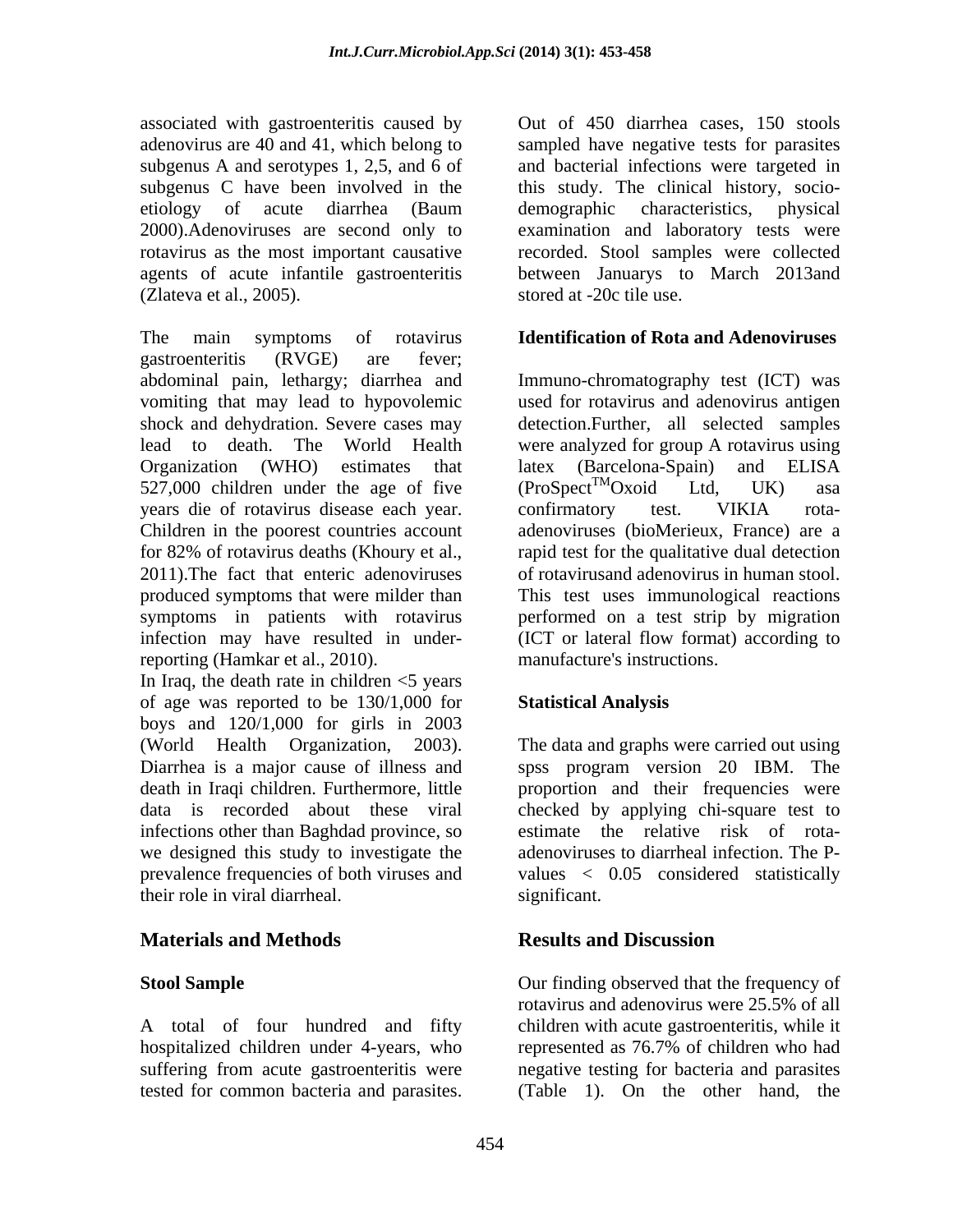distribution of positive cases for rotavirus frequencies among diarrhea cases between was 91.3%, 2.6% for adenovirus and 14.9% and 56% (Hussien and Hassan, 6.09% for rota-adenoviruses among studied groups. A significant incidence of al., 2011; Zaman et al., 2012; Al-Khafaj study viral infections among diarrhea cases in children were appeared

frequency showed in children less than 2 adenovirus prevalence of 2.23% in years of each rota and rota-adenoviruses, children with acute gastroenteritis as whereas the adenovirus in children with 3- causal or coinfection with rotavirus. This 4 years. The significant rotavirus infection observation differs from both Iraqi studies was shown in all age groups (P<0.05). that reported 6.6% and 20% of children Moreover, the highest significant rota and rota-adenoviruses infection were noticed in children with less than 2 years Kirkuk provinces, there is no reported (P<0.001) (Fig. 1). Regarding the coinfection with rotaviruses (Al-Marzoqi adenovirus infection was showing et al., 2011; Zaman et al., 2012), but it was significant in children with 3-4 years agreed with other previous studies in (P<0.001). In the current study, we developing countries such as in Iran, reported that male children more exposure China, Singapore and Indonesia showed to viral infection than female and there is that enteric adenovirus was found in 2.3%, significant differences between them 2.5%, 3% and 4% of diarrheal patients (P<0.05). respectively (Hamkar et al., 2010; Subekti

children with rota-adenovirus more sever of clinical signs than single infection with these viruses, although there are no adenovirus were caused 91.1% and 6.8% significant differences between the of viral pathogens in selected children severity of symptoms and the type of viral with diarrhea, respectively. These infection (P=0.06).<br>prevalences are different from those

In several international reports, it was study, immunochromtochraphy test was evident that viral pathogens are the most established that higher (100%) sensitivity common cause of gastroenteritis in and specificity by detecting of rotavirus developing countries Worldwide (Merteus et al., 1990; Mclver et al., 2001; Simpson et al., 2007).Ourstudyshowed a rotavirus prevalence of 24.89% in children with absent for common bacteria, parasites and diarrhea. Similar value was obtained viruses causes diarrhea. This percent may previous study in Rondonia (Magalhes et be explained many causes like other al., 2007), this comparsion may be due to viruses, medications (such as antibiotics), studied sample size.Meanwhile, several Iraqi investigators listed the rotavirus

2000; Ahmed et al., 2006; Al-Marzoqi et and Al-Jiboury, 2013).

(P<0.001). Not many studies on adenovirus detection in children with diarrhea have been carried<br>According to the age groups, the highest out. Thus, our findings indicated that the et al., 2002; Qiao et al., 1999; Mendis et<br>Figure 2 demonstrates that infected al., 1995). in children with diarrhea have been carried out. Thus, our findings indicated that the adenovirus prevalence of 2.23% in with acute gastroenteritis as enteric adenovirus infection in Babylon 2.5%, 3% and 4% of diarrheal patients et al., 2002; Qiao et al., 1999;Mendis et al., 1995).

> prevalences are different from those As mentioned above, rotavirus and adenovirus were caused 91.1% and 6.8% with diarrhea, respectively. These prevalences are different from those detected in our population. In the current with latex and ELISA assays.

This finding indicated that 23.3% was absent for common bacteria, parasites and lactose intolerance and artificial sweeteners.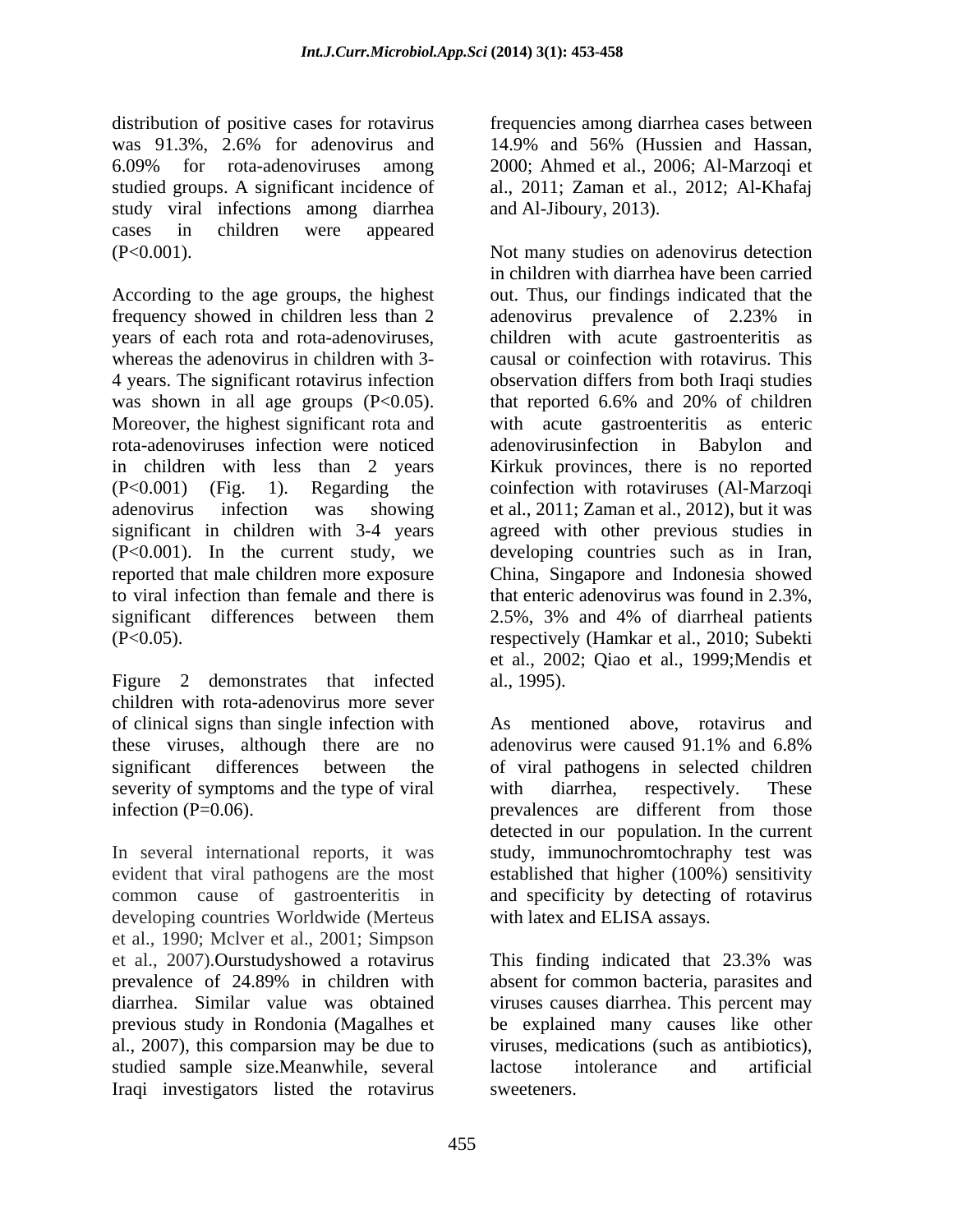| Viral pathogen    | <b>Frequency among diarrhea cases</b> |                     |                                |
|-------------------|---------------------------------------|---------------------|--------------------------------|
| (no. of positive) | Total                                 | Only negative cases | <b>Only Positive cases for</b> |
|                   | diarrhea                              | for bacteria and    | Rota and Adenovirus,           |
|                   | cases,                                | parasites, n=150    | $n=115$                        |
|                   | $n = 450$                             |                     |                                |
| Rotavirus (105)   | 23.33%                                | 70%                 | 91.3%                          |
| Adenovirus (3)    | 0.67%                                 |                     | 2.6102<br>$\angle .017$        |
| Rota-Adenovirus   | 1.56%                                 | 4.7%                | 6.09%                          |
|                   |                                       |                     |                                |
| Total $(115)$     | 25.56%                                | 76.7%               | 100%                           |

**Table.1** Distribution of positive cases and their frequency for Rota and Adenoviruses among children with diarrheal infection

**Fig.1** Proportion of viral infection by age groups among 150 children suffering of gastroenteritis after testing for bacteria and parasites, between Januarys to March 2013. The asterisk indicates that the differences are significant. \* P<0.05; \*\*P<0.001.



**Fig.2** Observation of clinical symptoms according to viral infection among study group, no significant differences between the severity of symptoms and the type of viral infection  $(P=0.06)$ .

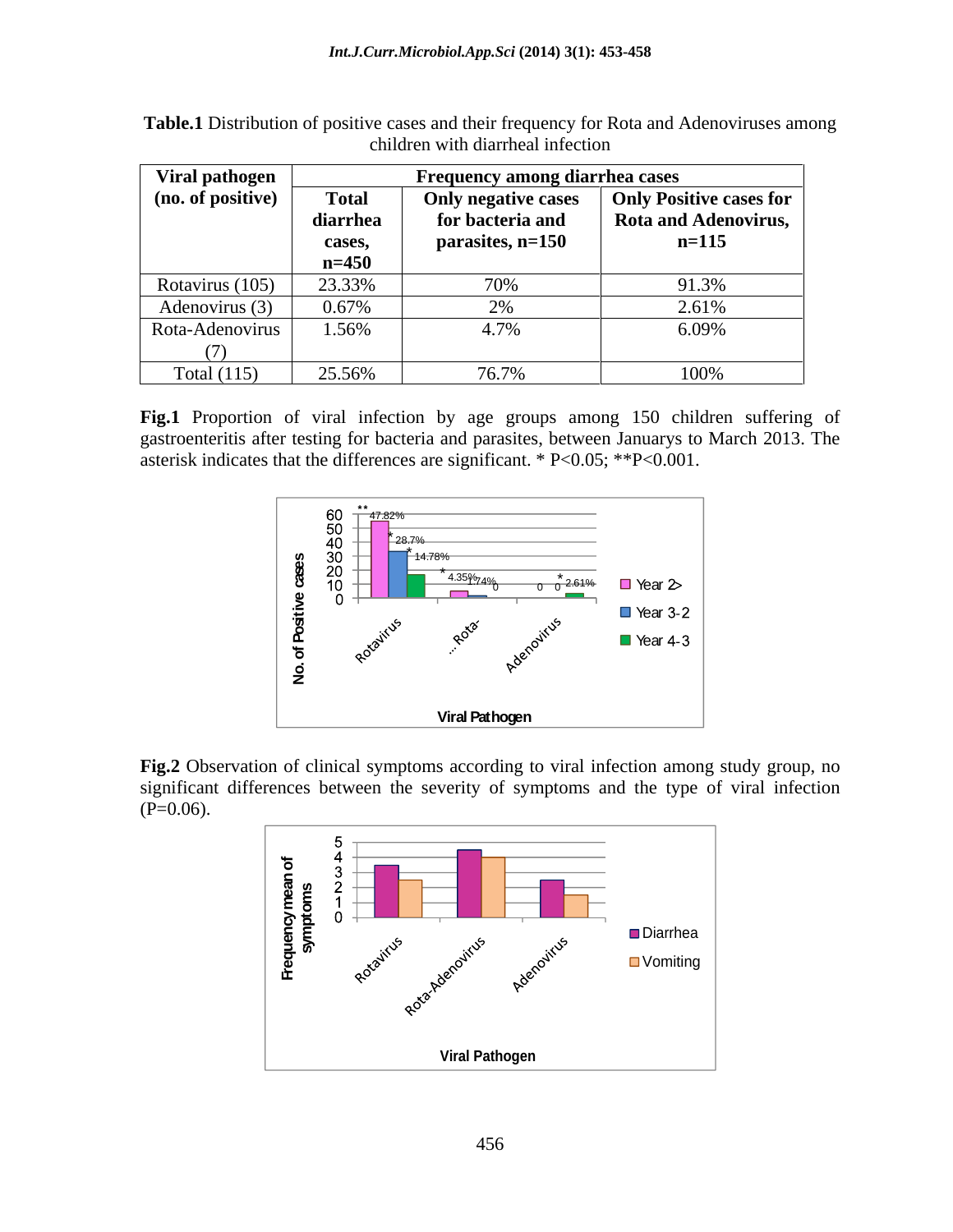Generally, rotavirus diarrhea is more likely play a major role in coinfection with to be associated with fever, vomiting, and rotavirus and severity of diarrhea among dehydration than diarrhea caused by other pathogens (Seo and Sim, 2000). In our study, fever, vomiting, and dehydration **References** were observed at severity in the children infected with rota-adenoviruses. These Ahmed, H.M., Brian, J., Coulter, S., symptoms did not differ significantly from those with single viral infection in children, indicating the role of adenovirus as a 2006.MolecularCharacterization of coinfection in diarrheal disease in Iraqi coinfection in diarrheal disease in Iraqi children. Furthermore, the coinfections Kurdistan. Encounter the coinfections of the coinfection of the coinfection of the state of the coinfection of the state of the coinfection of the state of the state of the state of could cause difficulties for pediatricians and health care workers in terms of the diagnosis, treatment, and prophylaxis of samples of children with acute diarrhea in children (Vu Nguyen et al.,

This study observed the significant Al-Marzoqi, A.H.,Shemmran, A.R. and Al appearance of rotavirus infection in all age Mafee', M.K. 2011. Role of Rotavirus and prouns and highly significant in children less Adenovirus in Acute Infantile groups and highly significant in children less than 2 years were seen, whereas adenovirus was distributed among aged children either singly or coinfection. Adenovirus can be seen as an etiologic agent among all age groups (Giordano et al., 2001; Cam and Gumus, 2003; Topkaya et al., 2006).A study by Vu Nguyen et al (2004) that detected rota virus at the highest rate among the children Black, R.E., Cousens, S., Johnson, H.L., Lawn, in all age groups those with all three symptoms. However, in developing P.,Campbell, H., Walker, C.F., Cibulskis R, countries the peak rates occur in the second year of life. This could lead to the beneficial mational causes of child mortality in 2008: a<br>systematic manalysis. application of rotavirus vaccine to children in our country since 2013. On the other hand, this might partly be explained by the the call, i. and Guinan, A. 2005. Rotavitus incidence in fact that older children acquired protective immunity during previous exposures to  $\frac{1}{1}$ , 3: 127-130. rotavirus and are therefore more resistant to infection with this agent (Jiang et al., 2002; Staat et al., 2002).The highest prevalence of rotavirus among viral pathogens in children with diarrhea, we recommended more Disease I<br>studies are necessary in order to evaluate the 193-197. studies are necessary in order to evaluate the vaccine efficiency. Moreover, these findings established the evidence that adenovirus

children especially less than 3 years old.

# **References**

- Brian, J., Coulter, Nakagomi,O., Hart, C.A.,Zaki, J.M.,Al- Rabaty, A.A., Dove, and Cunliffe, W.A. 2006.MolecularCharacterization RotavirusGastroenteritisStrains, Kurdistan. Emerging Infectious Diseases. 12 (5):824-26.
- 2004). Iraq. International Research Journal of AL- Khafaji, Y.A. and AL-Jiboury, H.J. 2013. Detection of Rotavirus in diarrhea stool samples of children with acute gastroenteritis in Babylon governorate, Microbiology. 4(3):84-88.
	- Nafee', M.K. 2011.Role of Rotavirus and Adenovirus in Acute Infantile Gastroenteritis in Infants younger than one year of age in Babylon Province.university of Babylon Repository : Reseach papers and academic. 11:1-7.
	- Baum SG 2000. Adenovirus.In GL Mandell, JE Bennet, R Dolin, Principles and Practice of Infectious Diseases, Churchill Livingstone, New York, p. 1624-1630.
	- J.E., Rudan, I., Bassani, D.G., Jha, et al. 2010. Global, regional, and nationalcauses of child mortality in 2008: a systematic analysis. Lancet.375(9730):1969-1987.
	- Cam, H. and Gumufl, A. 2003.Rotavirus incidence in cases with acutegastroenteritis.HipokratPediatriDergis i. 3: 127-130.
	- Giordano, O.M., Ferreyra, J.L. and Isa, B.M. 2001. The epidemiologyof acute viral gastroenteritis in hospitalized children in CordobaCity, Argentina: An Insight of Disease Burden. Rev Inst Med Trop. 43: 193-197.
	- Hamkar, R., Yahyapour, R., Noroozi, M., Nourijelyani, K., Jalilvand, S., Adibi, L., Vaziri, S., Poor-Babaei, A.A., Pakfetrat, A.